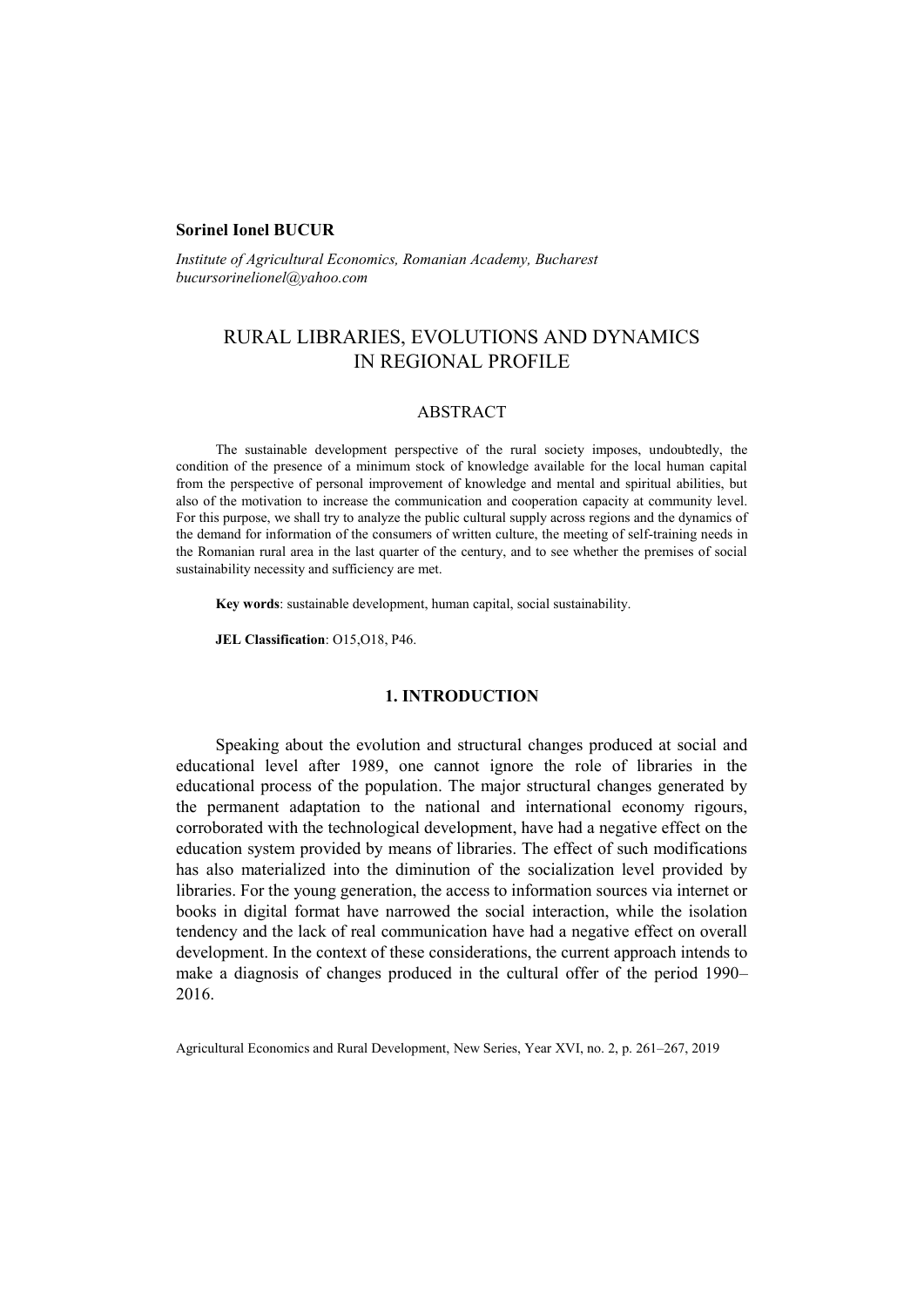### **2. STATE OF KNOWLEDGE**

Seen in the context of the contribution to personal training, the problem of changes in the structure of the cultural offer represented by libraries has been the subject of numerous debates on library role over time, on the one hand, and on the explosion of alternative information sources offered on the market, on the other hand. At least recently, young people seem to have lost interest in books under physical form, as these prefer to use modern means, like books under digital format. Without minimizing the importance of technology in the educational activity and in the social life, the library should be seen as a space dedicated to social cohesion, transformed into a meeting place for people, as well as in a necessary center for community development. In this context, experts consider that the public library has a particular social role in the community, and the services provided by this focus on fulfilling this role (Erich, 2015).

# **3. MATERIAL AND METHOD**

Starting from the above-mentioned considerations, in order to capture the main changes produced in the public cultural offer, the present approach is based on the public information related to the period 1990–2016 (limits modified in accordance with data availability), provided through the national system of statistics, i.e. the database of the National Institute of Statistics – Tempo-Online. Presented mainly under table form, the primary data were processed using consecrated statistical methods of comparison and structural type.

# **4. RESULTS AND DISCUSSIONS**

Throughout the period 1990–2016, the total number of libraries declined significantly by 41%, with significant oscillations across regions. As against the national average, it is worth noting that the number of libraries had a divergent trend, this increasing by 18.1% in the region Bucharest-Ilfov, while the region West lies at the opposite pole, with a decline in the number of libraries that exceeded the national average by 13 % (Table 1).

This involution can be also noticed, yet to a lower extent, in relation to the number of communal libraries. Thus, while in the year 1990 the total number of libraries was 2620, in the year 2017 there were only 2007 libraries. It is interesting that in the region Bucharest–Ilfov, the number of communal libraries increased from only 2 in 1990 to 11 in the year 2016, quite an opposite situation compared to all the other regions, where the diminution percentage ranged from  $-9.1\%$  (region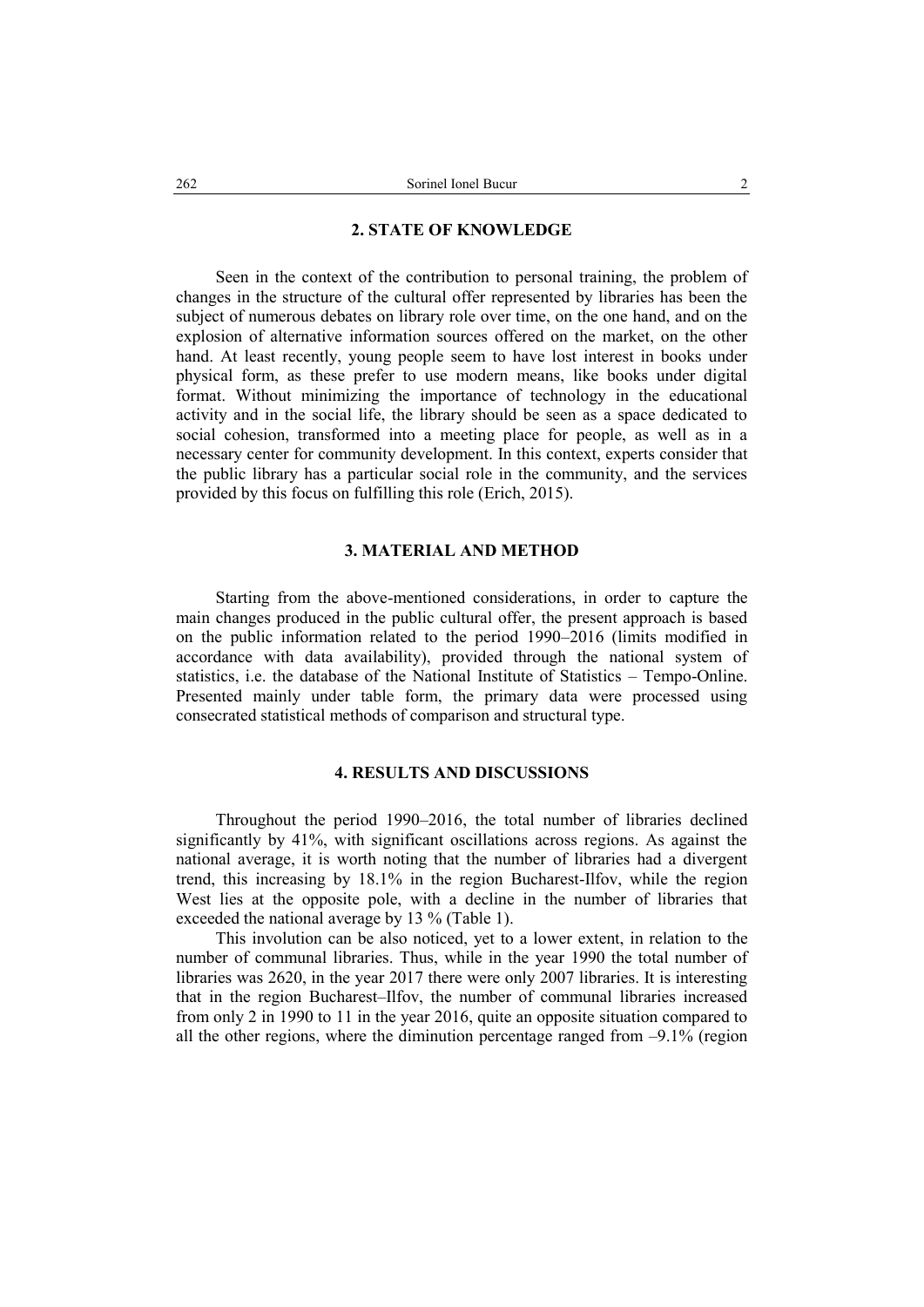North-East) to –36.3% (region West). Under the background of the decline in number of all categories of libraries, the share of communal libraries increased by about 5% in the year 2016, i.e. from 15.7% (1990) to 20.4% (2016) (Fig. 1).

*Table 1*

|                    | 1990  | 2016 | 2016/1990 (%) |
|--------------------|-------|------|---------------|
| Total              | 16665 | 9832 | $-41.0$       |
| North-West         | 2563  | 1432 | $-44.1$       |
| Centre             | 2351  | 1229 | $-47.7$       |
| North-East         | 3092  | 1949 | $-37.0$       |
| South-East         | 1938  | 1184 | $-38.9$       |
| South-Muntenia     | 2685  | 1634 | $-39.1$       |
| Bucharest – Ilfov  | 376   | 444  | 18.1          |
| South-West Oltenia | 1900  | 1150 | $-39.5$       |
| West               | 1760  | 810  | $-54.0$       |

*Source:* Tempo-Online database, NIS, 2018.



*Source:* Calculations based on Tempo-Online data, NIS, 2018.

Figure 1. Evolution of the number of communal libraries in total libraries (in percentage) in the period 1990–2016 (%)

Yet the decrease in the number of libraries did not result in a drastic decrease of the available book fund. Thus, the number of books increased by 6.2 % nationwide, due to the specific weight of the region Bucharest–Ilfov, as well as of the region South-West Oltenia, where the number of books significantly increased. Unlike the total book fund, the book fund of communal libraries experienced an overall decrease by 21.4%, which was a noticeable trend in all regions, except for the region Bucharest–Ilfov (Table 2).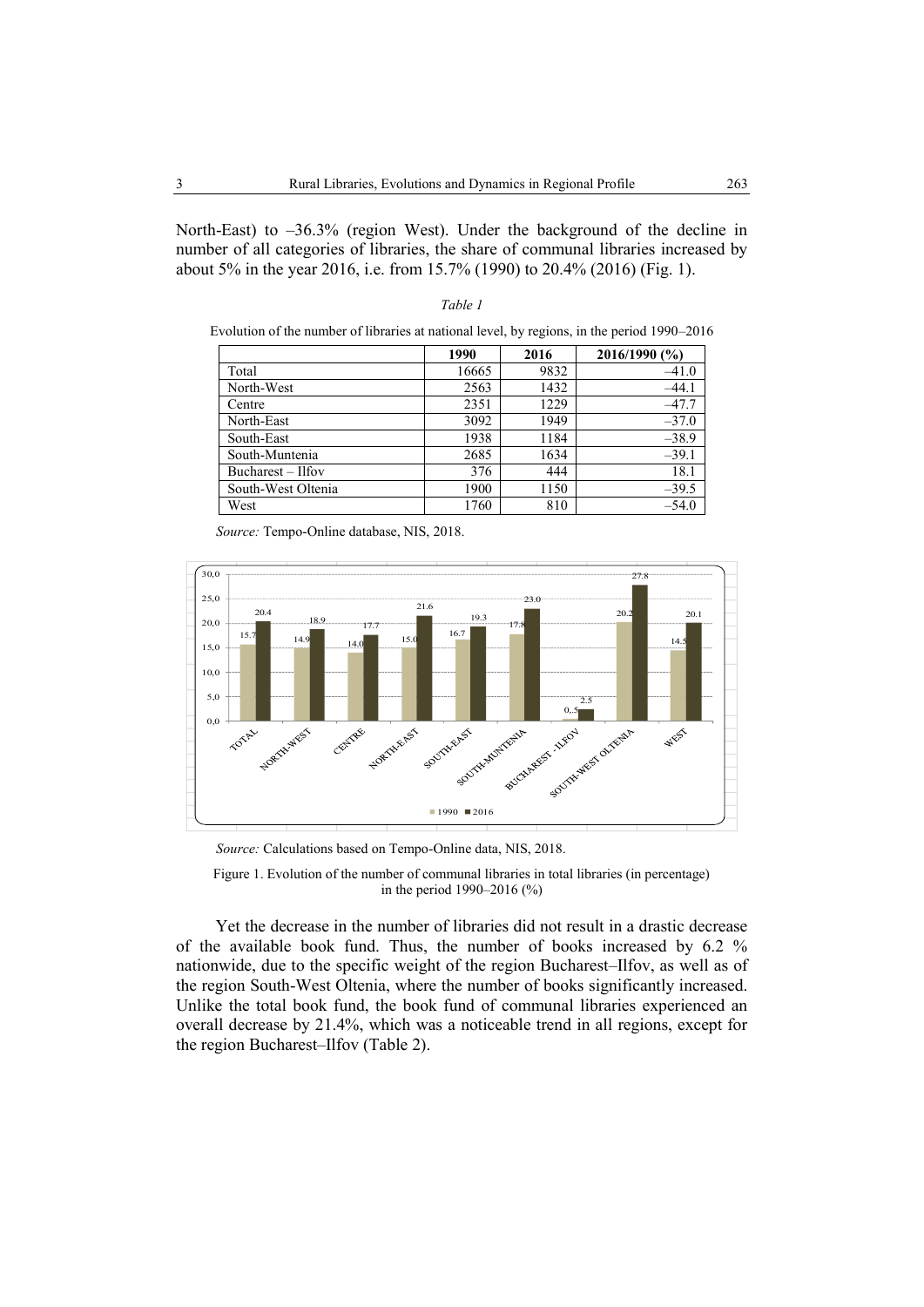### *Table 2*

Evolution of the number of books in libraries, per total and in communal libraries,

|                     |              | <b>Total books in libraries</b> |         | <b>Total books in communal</b><br>libraries |          |           |  |
|---------------------|--------------|---------------------------------|---------|---------------------------------------------|----------|-----------|--|
|                     | 2016<br>1990 |                                 | 2016/   | 1990                                        | 2016     | 2016/1990 |  |
|                     |              |                                 | 1990    |                                             |          | (%)       |  |
|                     |              |                                 | $(\%)$  |                                             |          |           |  |
| Total               | 154851955    | 164475096                       | 6.2     | 23043245                                    | 18101212 | $-21.4$   |  |
| North-West          | 27424886     | 22994158                        | $-16.2$ | 3543226                                     | 2508070  | $-29.2$   |  |
| Centre              | 19998479     | 19416894                        | $-2.9$  | 3206979                                     | 2151375  | $-32.9$   |  |
| North-East          | 28619048     | 26244350                        | $-8.3$  | 4780707                                     | 4166158  | $-12.9$   |  |
| South-East          | 15825420     | 15183281                        | $-4.1$  | 2636553                                     | 2012546  | $-23.7$   |  |
| South-Muntenia      | 17304669     | 17151296                        | $-0.9$  | 3717888                                     | 3440028  | $-7.5$    |  |
| $Bucharest - Ilfov$ | 16696931     | 36107397                        | 116.3   | 24274                                       | 70842    | 191.8     |  |
| South-West          | 13479434     | 13891224                        | 3.1     | 3026773                                     | 2505474  | $-17.2$   |  |
| Oltenia             |              |                                 |         |                                             |          |           |  |
| West                | 15503088     | 13486496                        | $-13.0$ | 2106845                                     | 1246719  | $-40.8$   |  |

in the period 1990–2016

*Source:* Calculations based on Tempo-Online data, NIS, 2018.

The alternatives to traditional libraries resulted in the dramatic decrease of the number of readers both per total libraries and at the level of communal libraries. Thus, overall, the number of active readers diminished from  $-30\%$ (Bucharest–Ilfov region) to –50.8% (Vest region), entailing a total decline of 41.5%.

The number of active readers in the communal libraries decreased by 25%, by 16.5 % under the national average; this trend was mainly attenuated by the regions Bucharest–Ilfov and South-West Oltenia. It is worth noting that the number of active readers in communal libraries in the region Bucharest–Ilfov significantly increased in 2016 compared to 1990, i.e. more than 4 times (Table 3).

#### *Table 3*

Evolution of the number of active readers in libraries, per total and in communal libraries, in the period 1990–2016

|            | <b>Total readers in libraries</b> |         |                  | Total readers in communal<br>libraries |        |                  |  |
|------------|-----------------------------------|---------|------------------|----------------------------------------|--------|------------------|--|
|            | 1990                              | 2016    | 2016/1990<br>(%) | 1990                                   | 2016   | 2016/1990<br>(%) |  |
| Total      | 5871325                           | 3432770 | $-41.5$          | 743615                                 | 557689 | $-25.0$          |  |
| North-West | 842680                            | 460141  | $-45.4$          | 101920                                 | 59228  | $-41.9$          |  |
| Centre     | 754335                            | 411896  | $-45.4$          | 87527                                  | 42272  | $-51.7$          |  |
| North-East | 1039415                           | 636949  | $-38.7$          | 160540                                 | 138161 | $-13.9$          |  |
| South-East | 738125                            | 391071  | $-47.0$          | 87499                                  | 61333  | $-29.9$          |  |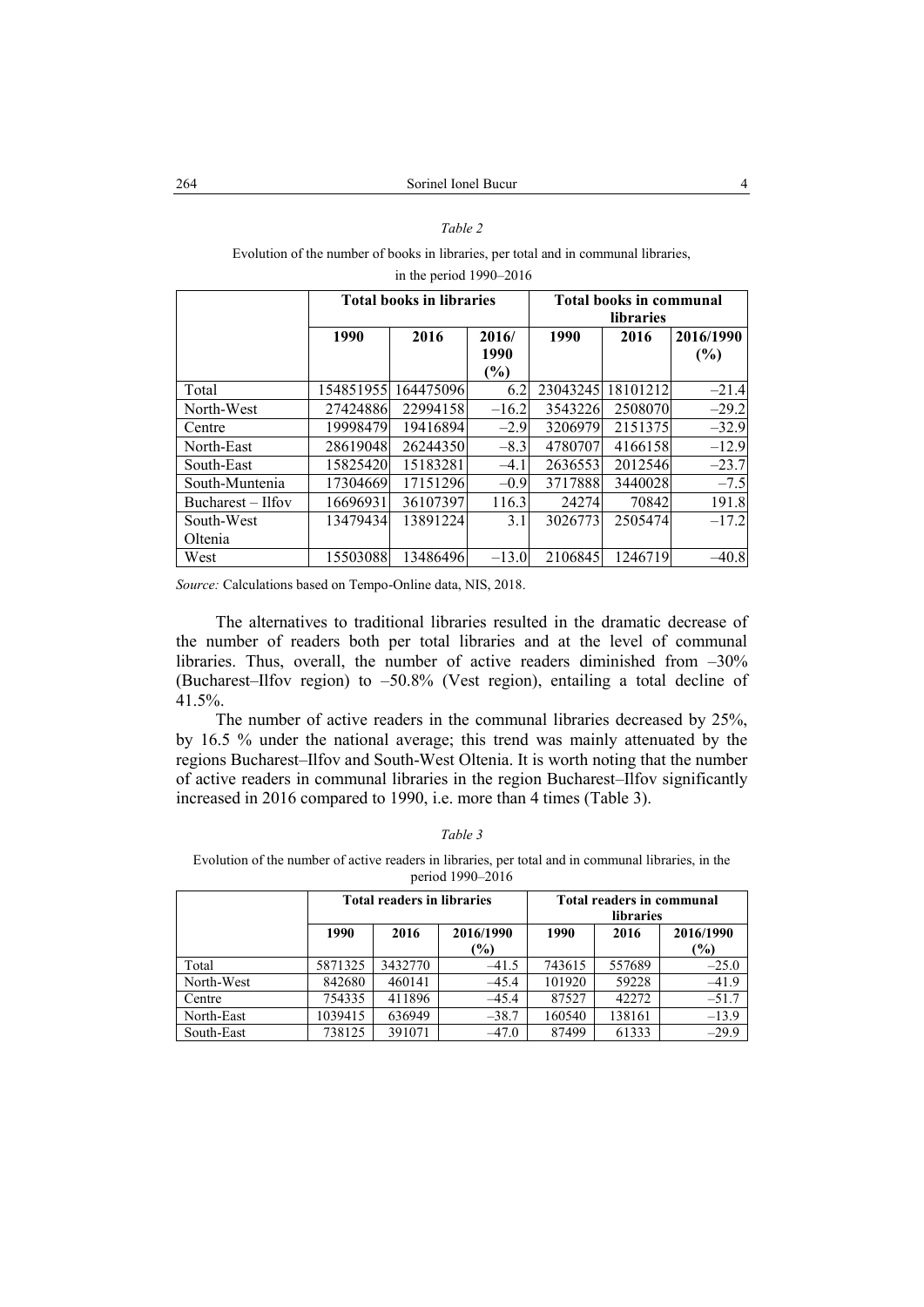|  | Table 3 (continued) |  |
|--|---------------------|--|
|--|---------------------|--|

| South-Muntenia     | 798790 | 491778 | $-38.4$ | 143725 | 124545 | $-13.3$ |
|--------------------|--------|--------|---------|--------|--------|---------|
| Bucharest-Ilfov    | 454799 | 318274 | $-30.0$ | 622    | 3188   |         |
| South-West Oltenia | 659557 | 435232 | $-34.0$ | 95581  | 100228 | 4.9     |
| West               | 583624 | 287429 | $-50.8$ | 66201  | 28734  | $-56.6$ |

*Source:* Calculations based on Tempo-Online data, NIS, 2018.

The number of readers from communal libraries followed an upward trend as share in total number of readers, both per total and in six out of the eight development regions. Thus, in the following regions the increase in share of the number of readers in the rural area in total was above the national average of 3.6%: South-West Oltenia (+8.5%), South-Muntenia (+7.3%) and North-East (6.2%).

An explanation for this phenomenon lies in the fact that these regions encompass a group of counties where the poor counties have quite a high share. Thus, the region North-East is known as the poorest region from Romania.

In the region South-Muntenia, 4 out of the 7 counties are located in the plain area, with counties characterized by the existence of only one relief unit (the plain) and mainly oriented towards mono-activities, mainly in the farming sector.

Even though the investments in expanding the technological infrastructure have an upward trend in these areas as well, the high poverty level which adds to the deterioration of demographic indicators and in certain cases to the reluctance to novelty have attenuated the decline of the educational offer and demand represented in this context by the number of libraries and readers (Fig. 2).



*Source:* Calculations on the basis of Tempo-Online data, NIS, 2018.

Figure 2. Evolution of the share of readers in communal libraries in total readers in libraries at national level, in the period 1990–2016 (%)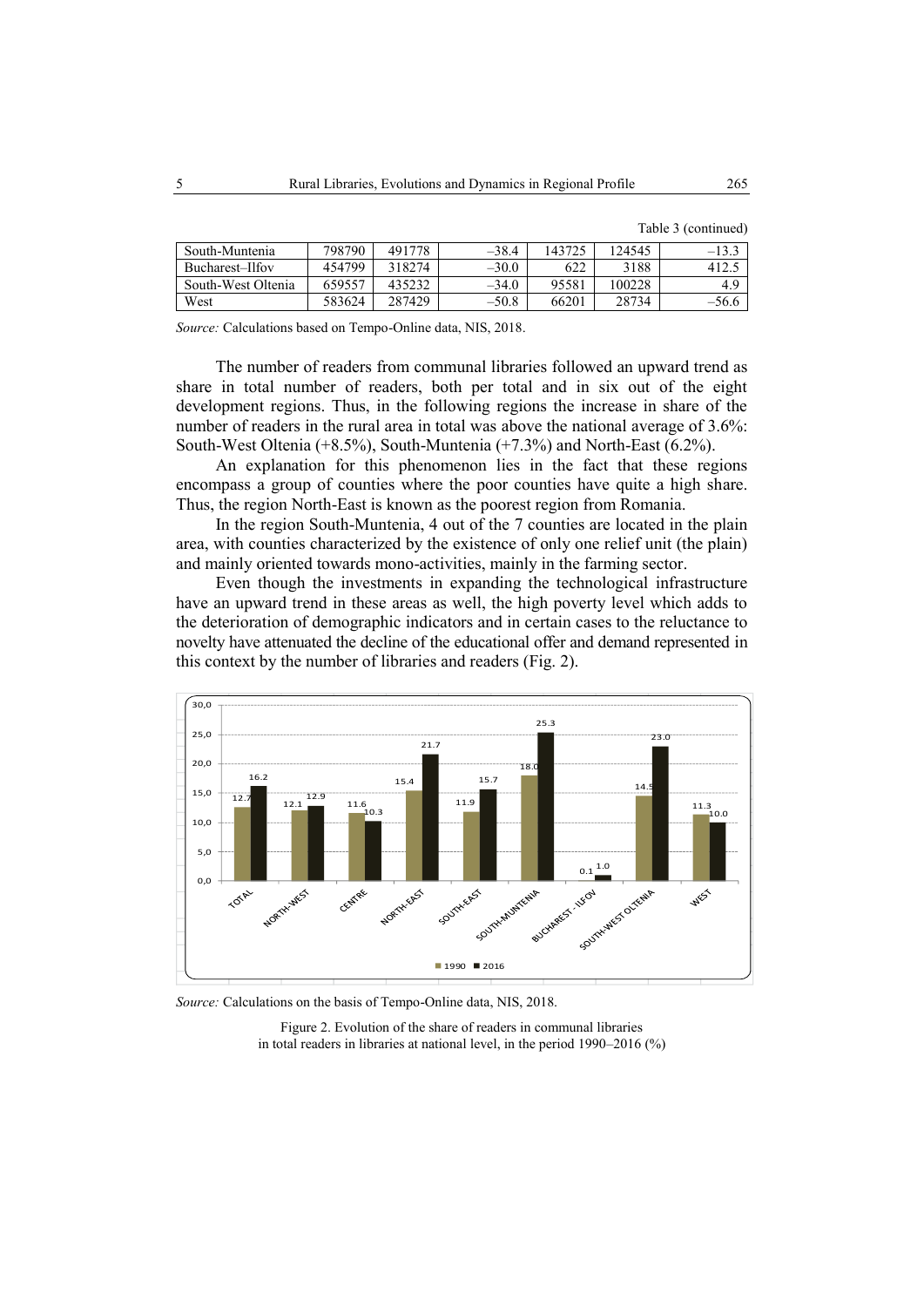The involutions of the number of readers also impacted the number of books released from libraries to readers. Thus, throughout the period 1990–2016, the total number of books released from libraries decreased by about 37 %, while at the level of communal libraries the decline was almost double compared to the national average. The same trend, noticed in the number of active readers, has been also noticed in the case of books released to readers from communal libraries: the number of books released from communal libraries increased in the regions with poor rural areas (e.g. North-East, South-Muntenia, South-West Oltenia).

As in the other cases, the exception to the rule is the region Bucharest–Ilfov, where the number of books released from communal libraries increased by 165.8% in 2016 as compared to 1990 (Table 4).

|--|--|

Evolution of the number of books released from libraries, communal libraries inclusively, in the period 1990–2016 (number)

|                     | <b>Total</b> |          |                     | Communal |         |                  |  |
|---------------------|--------------|----------|---------------------|----------|---------|------------------|--|
|                     | 1990         | 2016     | 2016/1990<br>$(\%)$ | 1990     | 2016    | 2016/1990<br>(%) |  |
| Total               | 60629275     | 38239554 | $-36.9$             | 5709587  | 820761  | $-85.6$          |  |
| North-West          | 8836222      | 5876791  | $-33.5$             | 677921   | 531305  | $-21.6$          |  |
| Centre              | 7257403      | 4224654  | $-41.8$             | 710217   | 289456  | $-59.2$          |  |
| North-East          | 12189807     | 8446829  | $-30.7$             | 1388725  | 1578297 | 13.7             |  |
| South-East          | 7314956      | 4244133  | $-42.0$             | 709662   | 640667  | $-9.7$           |  |
| South-Muntenia      | 7387967      | 5011002  | $-32.2$             | 1014023  | 1074967 | 6.0              |  |
| Bucharest $-$ Ilfov | 5594571      | 3626272  | $-35.2$             | 5583     | 14838   | 165.8            |  |
| South-West          |              |          |                     |          |         |                  |  |
| Oltenia             | 5674802      | 3897839  | $-31.3$             | 675543   | 831107  | 23.0             |  |
| West                | 6373547      | 2912034  | $-54.3$             | 527913   | 166057  | $-68.5$          |  |

*Source:* Calculations on the basis of Tempo-Online data, NIS, 2018.

As regards the library staff, we must specify that the public information covers only the period 2011–2016, which is characterized by the increase of the number of library employees from 1163 persons (2011) to 1569 persons (2016), i.e. by about 35%, a noticeable trend in all regions, with oscillations across regions ranging from  $+5.3\%$  (Bucharest–Ilfov) to  $+75.7\%$  (South-East region) (Fig 3).